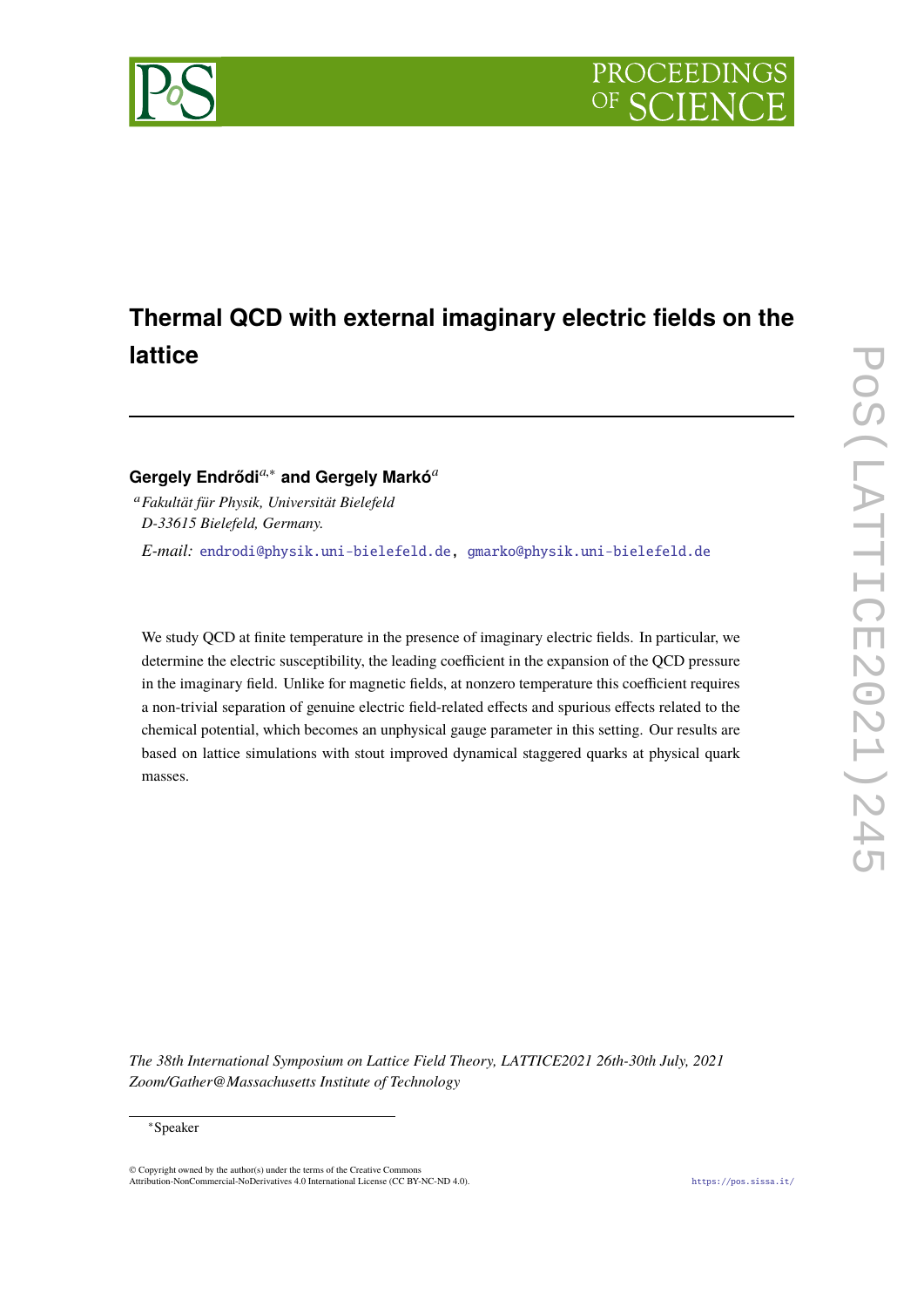#### **1. Introduction**

It is by now well established that the early stages of off-central heavy-ion collisions exhibit strong electromagnetic fields [\[1\]](#page-6-0), even if only for a short period of time [\[2,](#page-6-1) [3\]](#page-6-2). The magnetic components received most attention due to their possible phenomenological impact via, e.g., the chiral magnetic effect [\[4\]](#page-6-3). On an event-by-event basis, the electric components can however be as large as the magnetic ones, reaching up to values  $\propto O(m_\pi^2)$  [\[5,](#page-7-0) [6\]](#page-7-1) and therefore affecting strong π interaction processes in a potentially significant way. Electric fields are expected to be particularly relevant for asymmetric systems (e.g. copper on gold at RHIC) [\[7\]](#page-7-2).

In this talk we do not attempt to describe the highly complex out-of-equilibrium system including time-dependent electromagnetic fields. Our focus lies in the treatment of equilibrium strongly interacting matter in the presence of static, homogeneous background fields at nonzero temperature on the lattice. For background *magnetic* fields *B* the most important aspects, like the phase diagram  $[8-10]$  $[8-10]$  and the equation of state  $[11, 12]$  $[11, 12]$  $[11, 12]$  have already been investigated in detail. For external *electric* fields *E* our knowledge is mostly limited to low-temperature effects like electric polarizabilities of hadrons, see, e.g., Refs. [\[13,](#page-7-7) [14\]](#page-7-8). One lattice study discussed charge separation in an unphysical system with isospin electric charges for quarks both at low and at high temperature [\[15\]](#page-7-9). Further thermodynamic aspects have been studied perturbatively at high temperature, see e.g. [\[16\]](#page-7-10).

In comparison to the magnetic case, lattice simulations involving external electric fields entail several new conceptual challenges. First, a constant electric field accelerates charged particles, bringing the system inevitably out of equilibrium, naively inaccessible for standard simulations. Second, as we will see below, at nonzero temperature electric fields automatically enforce an averaging over the chemical potential  $\mu$ , implying a mixing between *E* and  $\mu$ . Third, the QCD action becomes complex in the presence of a real electric field, hindering importance samplingbased simulations. Here we aim to solve the first two of these issues and develop an approach that enables an equilibrium discussion and also eliminates the mixing between  $E$  and  $\mu$ . We also discuss a Taylor-expansion method in imaginary electric fields in order to address the complex action problem, but we will not perform an analytic continuation to real electric fields here.

#### <span id="page-1-0"></span>**2. Equilibrium and mixing with the chemical potential**

Instead of a homogeneous electric field, let us consider an oscillatory field of the form  $\mathbf{E}(x_1)$  = *E* cos( $p_1 x_1$ ) **e**<sub>1</sub>, pointing in the  $x_1$  direction and modulated with a wavelength  $1/p_1$ , see Fig. [1.](#page-2-0) In this setting, the electrically charged particles will move around until the effect of the electric field is balanced by the interactions between them  $-$  i.e. the strong force as well as the electromagnetic repulsion (although in this contribution we do not take dynamical QED effects into account). Thus, an equilibrium will be reached and lattice simulations of this setup will correspond to this equilibrium and fluctuations around it. The resulting modulated distribution of the electric charge density (see also Fig. [1\)](#page-2-0) arises due to electric polarization and is described by the electric permittivity of the QCD medium. Once we have approached the infinite volume limit, we can extrapolate the momentum  $p_1$  to zero. For QCD in the absence of dynamical QED effects, interactions fall off exponentially with the distance and the  $p_1 \rightarrow 0$  limit is expected to be smooth already on sufficiently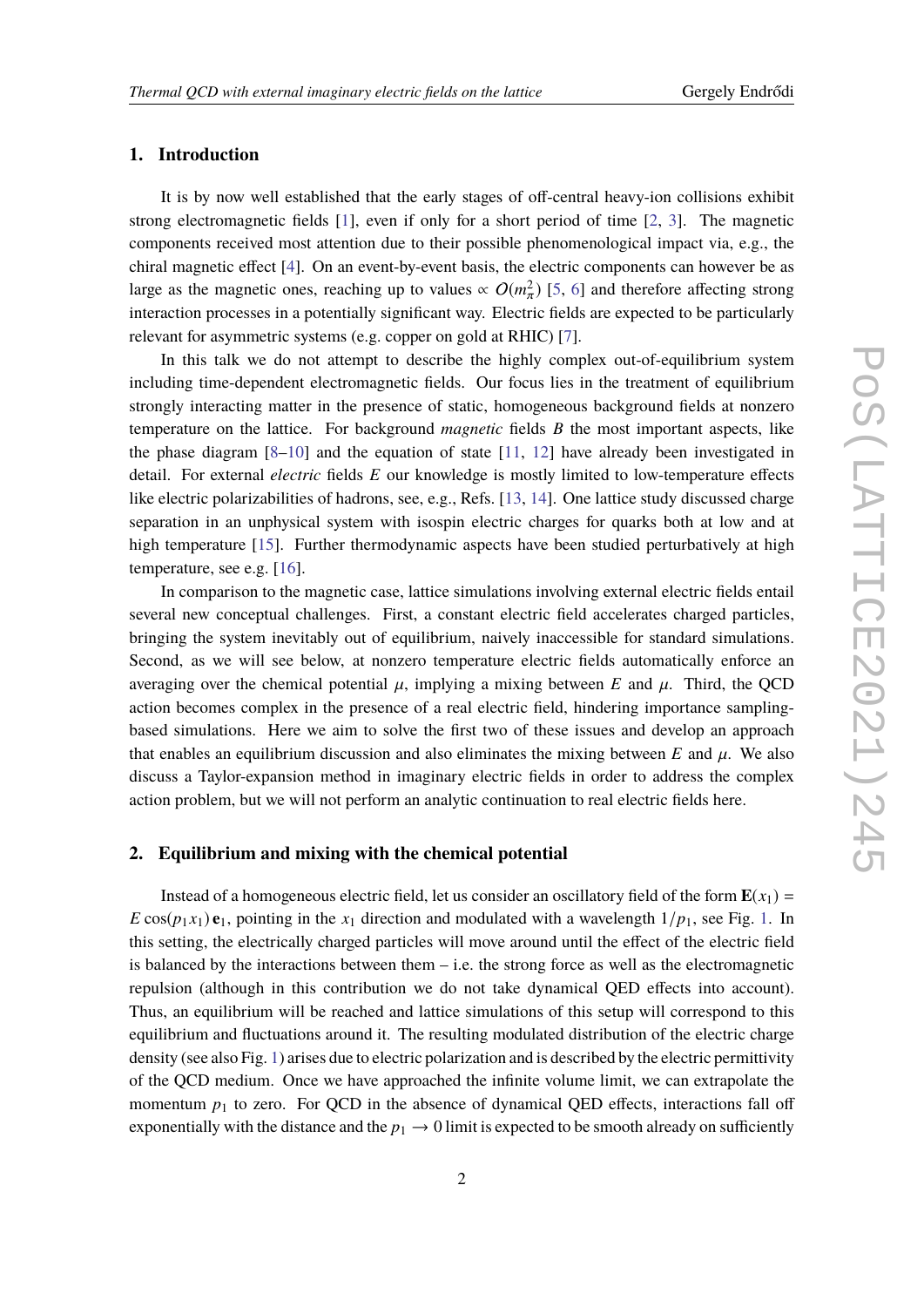<span id="page-2-0"></span>

**Figure 1:** Illustration of the equilibrium situation in the presence of an electric field  $E \parallel x_1$  modulated in the *x*<sup>1</sup> direction (dark yellow area and arrows). Positive (negative) electric charges accumulate at points with  $E = 0$  pointed towards (away from) the electric field, giving rise to the charge density profile indicated by the blue region.

large volumes – we get back to this point below. With this approach we can therefore investigate the impact of constant electric fields via a smooth limit of equilibrium lattice simulations.

To quantify the electric polarization effect, we need to compare the equilibria at  $E = 0$  and at a small but nonzero  $E \neq 0$ . This leads us to the second issue – the mixing of the effect of the electric field and that of the chemical potential at nonzero temperature *T*. Here we consider a constant electric field (referring to the above discussion, one may think of a modulated field with long wavelength and zooming into the vicinity of the origin). To avoid time-dependent electromagnetic potentials, we consider the static gauge  $A_0 = Ex_1$  for the electric field. Now on the one hand, at  $E = 0$  the free energy density  $f = -T/V \cdot \log Z$  depends on  $\mu$ . On the other hand, for  $E \neq 0$  the chemical potential becomes a mere gauge degree of freedom, since the potentials  $A_0 = Ex_1$  and  $A_0 = E x_1 + \mu$  only differ by an electromagnetic gauge transformation. We are lead to conclude that *f*, being a gauge invariant quantity, cannot depend on  $\mu$ . In other words, at  $E \neq 0$  the chemical potential is averaged over automatically. To meaningfully compare the free energies at  $E \neq 0$  and at  $E = 0$ , we therefore have to average over the chemical potentials also for the latter case.

The same effect also arises for imaginary (or, Euclidean) electric fields  $\hat{E}$ , considered in the gauge  $A_4 = \hat{E}x_1$ , and imaginary chemical potentials  $\hat{\mu}$  (from here on we will only work with Euclidean parameters, denoted by the hat). We demonstrate this by calculating the free energy density on the lattice for imaginary electric fields. The latter enter the Dirac operator for a quark with flavor *q* via U(1) links  $u<sub>v</sub>$  in the  $x<sub>1</sub> - x<sub>4</sub>$  plane, of the form [\[17\]](#page-7-11)

$$
u_4(n) = e^{ia^2q\hat{E}n_1}, \qquad u_1(n)|_{n_1=N_1-1} = e^{-ia^2q\hat{E}N_1n_4}, \qquad u_\nu(n) = 1 \quad \text{otherwise}, \tag{1}
$$

where *a* is the lattice spacing and  $n_v = 0 \dots N_v - 1$  label the sites of the lattice. For periodic boundary conditions, the electric field is quantized as [\[18\]](#page-7-12)

<span id="page-2-1"></span>
$$
a^2 q \hat{E} = \frac{2\pi N_E}{N_1 N_4}, \qquad N_E \in \mathbb{Z} \,. \tag{2}
$$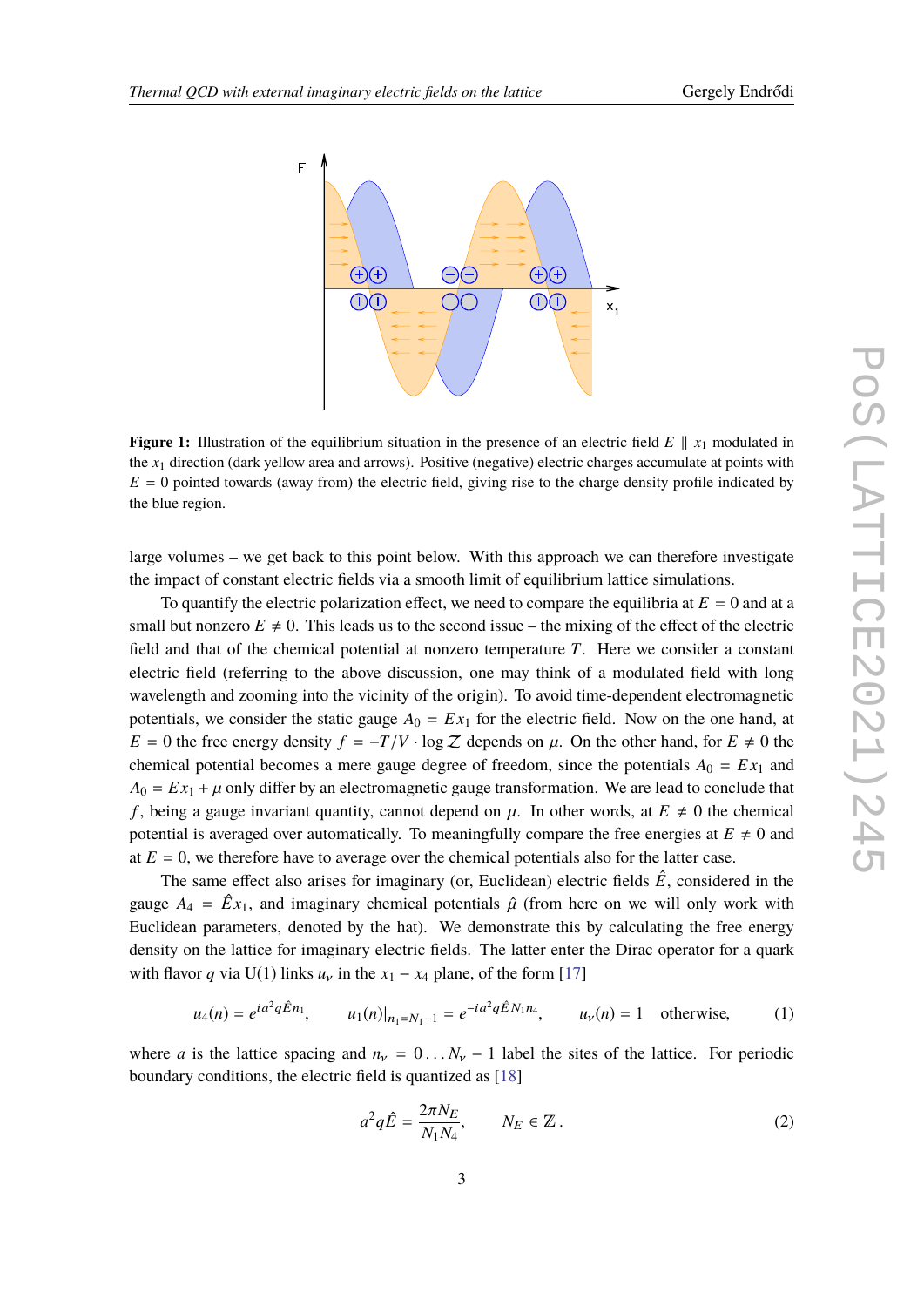<span id="page-3-0"></span>

**Figure 2:** The change of the pressure in units of  $T<sup>4</sup>$  due to the imaginary chemical potential (left panel), the imaginary electric field (middle panel) and the magnetic field (right panel) in the free case at high temperature. The measurements at quantized fields (blue dots) are connected merely to guide the eye. The measurements at  $i\mu \neq 0$  (green dots) are averaged over all chemical potentials (gray line).

The linear size and the temperature are given by  $L = N_1 a$  and  $T = (N_4 a)^{-1}$ . The quark charges  $q_j$ will be measured in units of the elementary electric charge *e*.

For the moment we neglect gluonic interactions so that we may calculate the free energy density by direct diagonalization of the Dirac operator for a colorless fermion. We employ the staggered discretization on a  $24^3 \times 6$  lattice with  $m/T = 0.08$ . The results for the change of the pressure,  $\Delta p = -f + f(\hat{E} = 0, \hat{\mu} = 0)$ , are shown in the middle panel of Fig. [2.](#page-3-0) Notice the mismatch between the direct evaluation at  $\hat{E} = 0$  (i.e.  $\Delta p = 0$  there) and the continuation  $\hat{E} \rightarrow 0$  using the data at  $\hat{E} > 0$  (pointing clearly to  $\Delta p < 0$ ). As we have seen above, the correct  $\hat{E} = 0$  value is the one obtained by averaging over all imaginary chemical potentials  $0 < \hat{\mu} < \pi T$ , shown in the left panel of the figure.[1](#page-3-1) The average of <sup>∆</sup>*<sup>p</sup>* can now be compared meaningfully to the *<sup>E</sup>*<sup>ˆ</sup> > <sup>0</sup> results. Note that for magnetic fields no such mismatch is observed and the  $B \to 0$  results extrapolate back to  $\Delta p = 0$ .

The possible values of the imaginary electric field become dense in the thermodynamic limit; in particular the minimal electric field  $q\hat{E}_{min} = 2\pi T/L$  approaches zero. This implies that for the susceptibility with respect to the imaginary electric field, to be defined below in [\(5\)](#page-4-0), the mismatch term gives rise to an infrared divergence  $\propto T^4/\hat{E}_{\text{min}}^2 \propto (LT)^2$ .

#### **3. Taylor expansion**

In the calculations that follow a central role will be played by the electromagnetic currentcurrent correlator (written down before the path integral for quarks is carried out),

<span id="page-3-2"></span>
$$
G_{\mu\nu}(x_1) = \int dx_2 dx_3 dx_4 \langle j_\mu(x) j_\nu(0) \rangle, \qquad j_\mu = \bar{\psi} \gamma_\mu \psi. \tag{3}
$$

<span id="page-3-1"></span><sup>1</sup>Note that here we discuss the free (colorless) case so no Roberge-Weiss-type transitions are present. The <sup>2</sup>π*<sup>T</sup>* periodicity and the evenness of  $\Delta p$  in  $\hat{\mu}$  imply that the relevant interval is  $0 < \hat{\mu} < \pi T$ , plotted in the figure. Also note that averaging over  $\hat{\mu}$  amounts to considering the expansion of the grand canonical  $\Delta p(\hat{\mu})$  in the fugacity variable  $e^{i\hat{\mu}N/T}$ and projecting to the  $N = 0$  sector.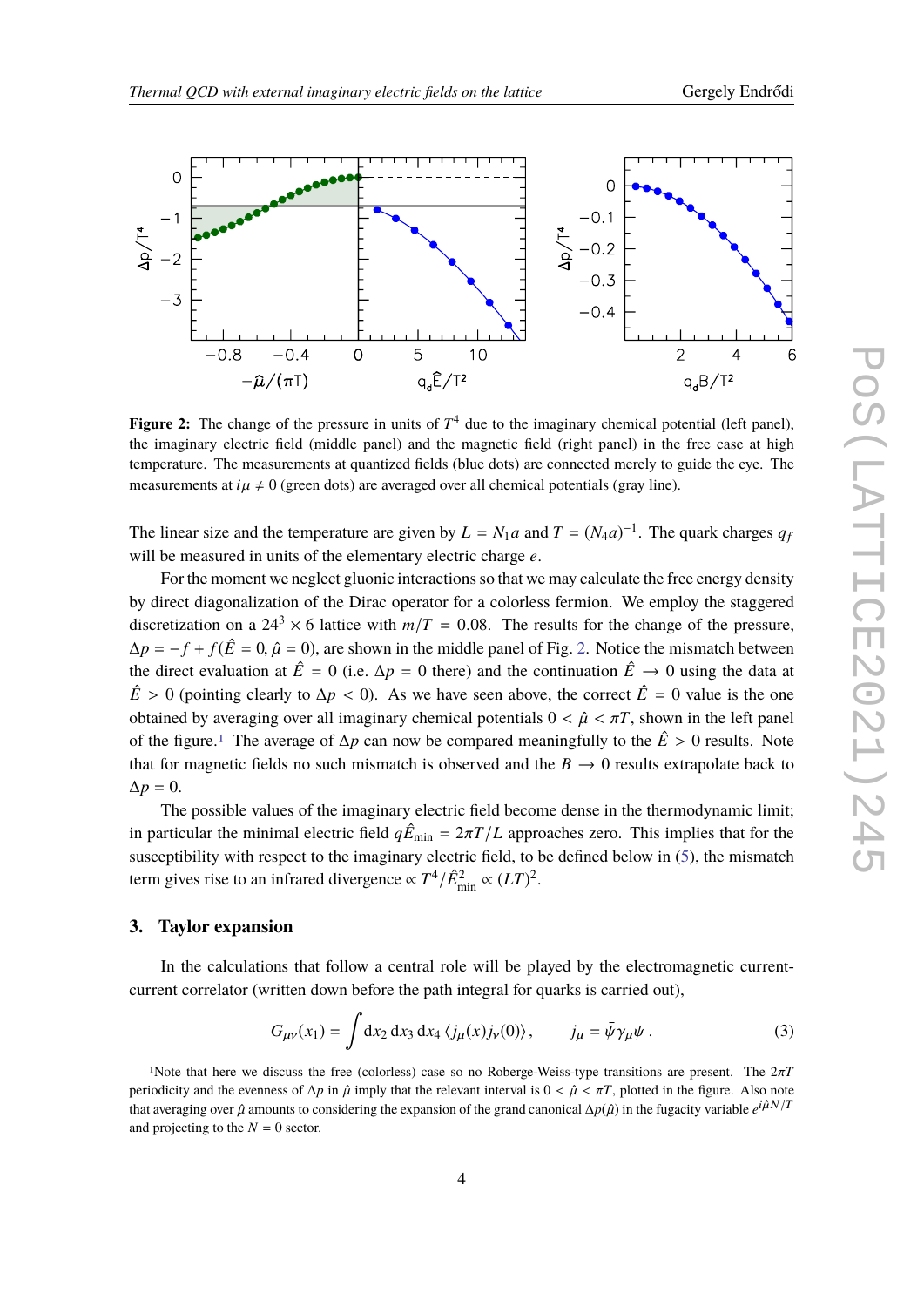Since the imaginary chemical potential multiplies  $i$  times the integral of  $j<sub>4</sub>$  in the action, the (dimensionless) quark number susceptibility can be calculated in terms of the correlator as

$$
c_2 \equiv \frac{1}{T^2} \cdot \frac{T}{V} \left. \frac{\partial^2 \log Z}{\partial \hat{\mu}^2} \right|_{\hat{\mu}=0} = -\frac{1}{TV} \int d^4 x \, d^4 y \, \langle j_4(x) j_4(y) \rangle = -\frac{1}{T^2} \int dx_1 \, G_{44}(x_1), \tag{4}
$$

where we exploited the translational invariance of the expectation value. (Note that  $c_2 < 0$  for this definition.)

For our periodic boundary conditions, we cannot differentiate with respect to  $\hat{E}$  due to the quantization  $(2)$ . Let us for the moment switch to open boundary conditions in the  $x_1$  direction (and choose our coordinate system so that  $-L/2 \le x_1 < L/2$ ). Then we are allowed to repeat the above derivation. The imaginary electric field multiplies *ie* times the integral of  $j_4 \cdot x_1$  in the action, so that the susceptibility in this setup (denoted by the bar) reads

<span id="page-4-0"></span>
$$
\bar{\xi} \equiv \frac{T}{V} \left. \frac{\partial^2 \log \mathcal{Z}}{\partial (e\hat{E})^2} \right|_{\hat{E}=0} = -\frac{T}{V} \int d^4 x \, d^4 y \, x_1 y_1 \, \langle j_4(x) j_4(y) \rangle = -\frac{1}{L} \int dx_1 \, dy_1 \, x_1 y_1 \, G_{44}(x_1 - y_1). \tag{5}
$$

Replacing  $x_1y_1 = (x_1^2 + y_1^2)/2 - (x_1 - y_1)^2/2$ , exploiting again the translational (and this time also parity) invariance of the correlator and denoting  $z_1 = x_1 - y_1$ , we arrive at

<span id="page-4-2"></span>
$$
\bar{\xi} = -\frac{1}{L} \int dx_1 x_1^2 \int dz_1 G_{44}(z_1) + \frac{1}{L} \int dx_1 \int dz_1 \frac{z_1^2}{2} G_{44}(z_1) = \frac{c_2}{12} (LT)^2 + \int dz_1 \frac{z_1^2}{2} G_{44}(z_1), \tag{6}
$$

where we recognize the infrared divergent mismatch term  $\propto (LT)^2$  that we anticipated above.

How to extract the physical part of  $\bar{\xi}$ ? To answer this question we again need to consider oscillatory field profiles. For these, the Taylor-expansion in the amplitude of the field – being a continuous variable – is well-defined even for periodic volumes. Moreover, we can extrapolate to constant fields after the thermodynamic limit has been taken. For this, large volumes are already expected to be sufficient, see the discussion regarding equilibrium in Sec. [2.](#page-1-0) Recently we applied this method for magnetic fields in Ref. [\[12\]](#page-7-6). For the magnetic susceptibility, in the  $A_2 = Bx_1$  gauge, the result reads

<span id="page-4-1"></span>
$$
\chi \equiv \frac{T}{V} \left. \frac{\partial^2 \log Z}{\partial (eB)^2} \right|_{B=0} = \int_0^{L/2} dz_1 z_1^2 G_{22}(z_1).
$$
 (7)

The observable [\(7\)](#page-4-1) may be recognized as the scalar vacuum polarization that enters the calculation of the muon anomalous magnetic moment  $[19]$  – only here we need to calculate it at nonzero temperature. (For alternative methods to determine  $\chi$ , see for example [\[11,](#page-7-5) [20\]](#page-8-0).) The calculation for imaginary electric fields is completely analogous, except that this time  $A_4 = \hat{E}x_1$  and therefore the density-density correlator appears,

<span id="page-4-3"></span>
$$
\xi = \int_0^{L/2} dz_1 z_1^2 G_{44}(z_1) = \bar{\xi} - \frac{c_2}{12} (LT)^2, \qquad (8)
$$

which is just the second term in our naive calculation in [\(6\)](#page-4-2). This is the physical contribution to the electric susceptibility. Note that the correlators  $G_{\mu\nu}$  fall off exponentially with the distance, which suppresses finite volume effects in [\(7\)](#page-4-1) and [\(8\)](#page-4-3), see [\[12\]](#page-7-6) for more details.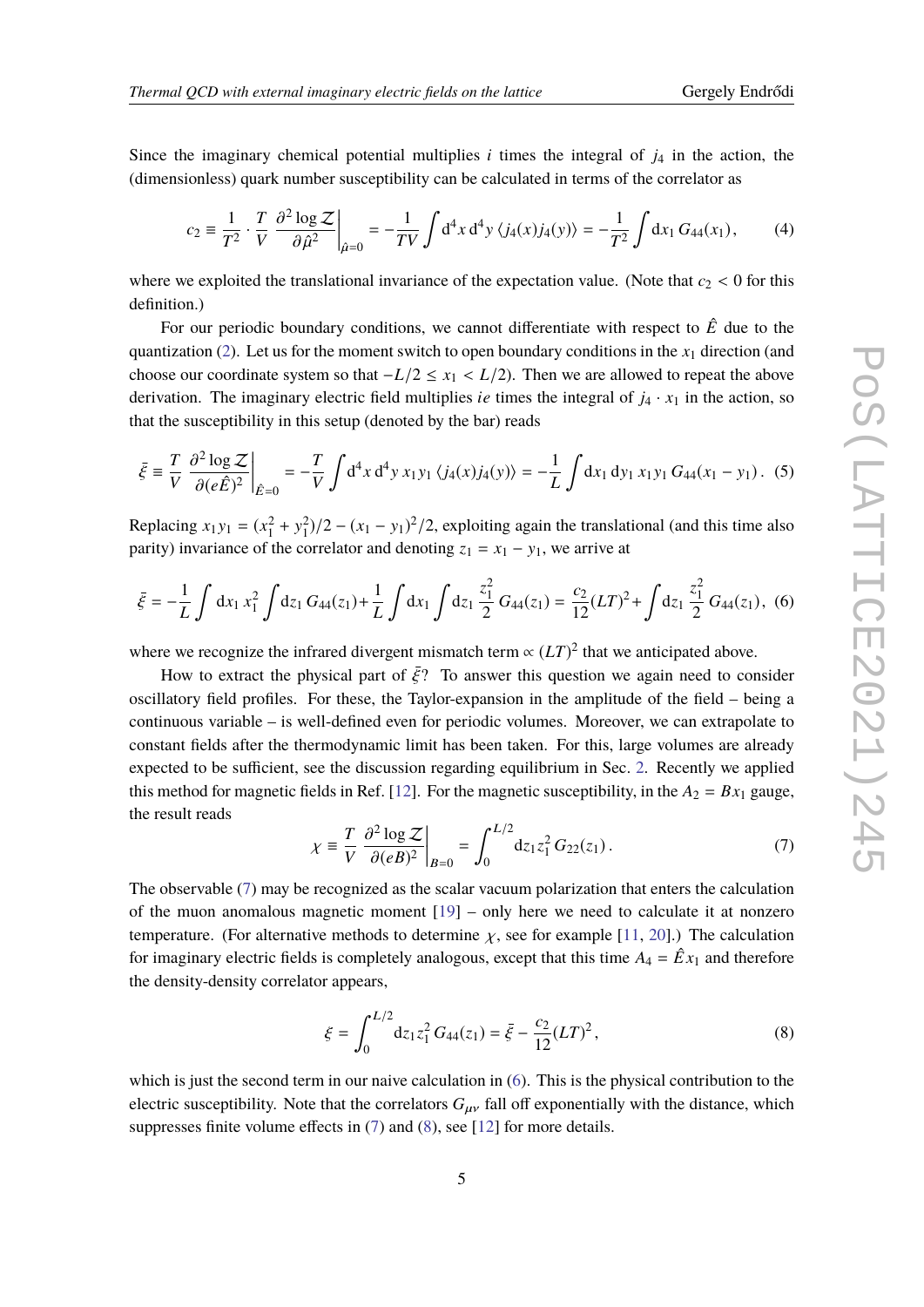<span id="page-5-0"></span>

**Figure 3:** Current-current  $G_{22}$  (blue) and density-density  $G_{44}$  (red) correlators at  $T \approx 176$  MeV on our  $N<sub>t</sub> = 6$  lattices. The former has been multiplied by a factor of 10 for better visibility. Filled (open) points indicate positive (negative) values.

### **4. Results**

We use the tree-level improved Symanzik gauge action and three flavors of stout smeared staggered quarks with physical masses. The current-current and density-density correlators [\(3\)](#page-3-2) were determined on  $24<sup>3</sup> \times 6$  lattices for a range of temperatures. We calculated both the connected and the disconnected contributions to  $G_{\mu\nu}$ . To obtain precise results we used up to a thousand noisy estimators, localized to three-dimensional  $x_1$ -slices. For the details of the measured operators, see Ref. [\[19\]](#page-7-13). In Fig. [3](#page-5-0) we plot the correlators at  $T \approx 176$  MeV, where the difference between the spatial and temporal components is already considerable.

To calculate the susceptibilities [\(7\)](#page-4-1) and [\(8\)](#page-4-3) the correlators are convoluted with the quadratic kernel. The results are plotted in the left panel of Fig. [4](#page-6-4) for several temperatures. These observables contain an additive divergence in the lattice cutoff (similar to the scalar vacuum polarization that enters the determination of the muon anomalous magnetic moment). To perform the additive renormalization we subtract the value of the bare susceptibilities evaluated at the same lattice spacing but on a  $T \approx 0$  ensemble (note that at  $T = 0$  the magnetic and electric susceptibilities are equal due to Lorentz symmetry). For this we employ the results of Refs. [\[11,](#page-7-5) [12\]](#page-7-6). This defines the renormalized susceptibilities

$$
\chi^r = \chi(T) - \chi(T = 0), \qquad \xi^r = \xi(T) - \xi(T = 0), \tag{9}
$$

which are plotted in the right panel of Fig. [4.](#page-6-4) The renormalized magnetic susceptibility has been determined in this manner for a set of lattice spacings and a continuum extrapolation was performed in Ref. [\[12\]](#page-7-6). This revealed negative values for low temperatures, indicative of a diamagnetic response (due to pions). On the other hand, at high temperatures  $\chi^r$  is positive, revealing paramagnetism (due to quarks). In the electric case we have yet to perform the analytic continuation to obtain the susceptibility with respect to real electric fields.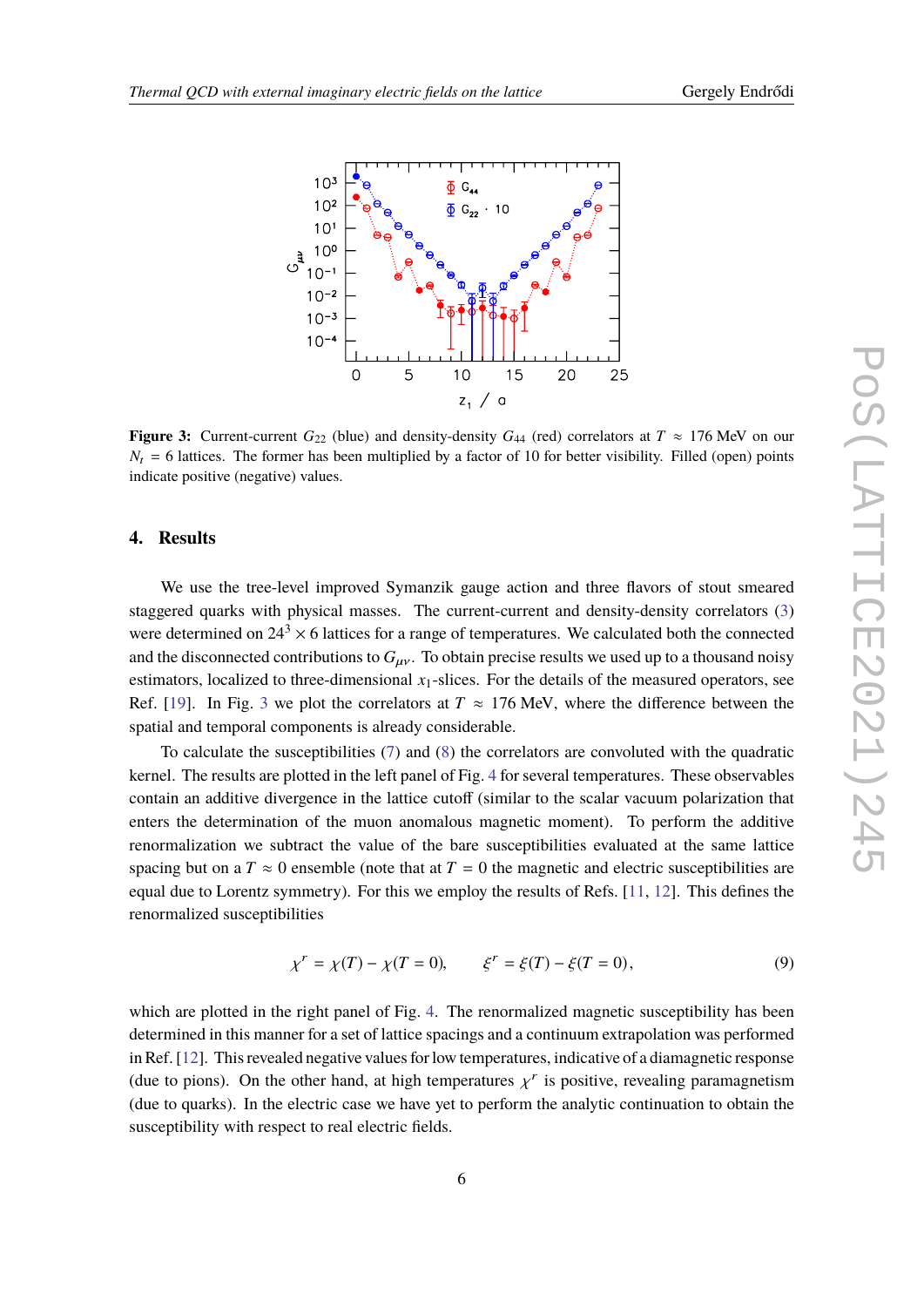<span id="page-6-4"></span>

**Figure 4:** Bare (left panel) and renormalized (right panel) susceptibilities as a function of the temperature on  $24<sup>3</sup> \times 6$  lattices. Susceptibilities with respect to magnetic (blue) and imaginary electric (red) fields are both shown.

#### **5. Summary**

In this contribution we discussed the response of the thermal QCD medium to external electric fields, quantified in terms of the electric susceptibility. We demonstrated how to define the effect of the electric field by considering solely equilibrium simulations involving oscillatory field profiles. We also pointed out that at nonzero temperatures the electric field mixes with the chemical potential and contributes an infrared divergent term to the susceptibility. This divergence can be avoided if an averaging over the chemical potential variable at zero electric field is carried out. Finally we developed a Taylor-expansion scheme in the imaginary electric field, similarly to the recent approach for magnetic fields [\[12\]](#page-7-6) and presented first results for the susceptibility.

**Acknowledgments** This research was funded by the DFG (Emmy Noether Programme EN 1064/2- 1 and the Collaborative Research Center CRC-TR 211 "Strong-interaction matter under extreme conditions" – project number 315477589 - TRR 211).

## **References**

- <span id="page-6-0"></span>[1] D. E. Kharzeev, K. Landsteiner, A. Schmitt, and H.-U. Yee, "'Strongly interacting matter in magnetic fields': an overview," *[Lect. Notes Phys.](http://dx.doi.org/10.1007/978-3-642-37305-3_1)* **871** (2013) 1–11, [arXiv:1211.6245](http://arxiv.org/abs/1211.6245) [\[hep-ph\]](http://arxiv.org/abs/1211.6245).
- <span id="page-6-1"></span>[2] K. Tuchin, "Time and space dependence of electromagnetic field in relativistic heavy-ion collisions," *Phys.Rev.* **C88** [\(2013\) 024911,](http://dx.doi.org/10.1103/PhysRevC.88.024911) [arXiv:1305.5806 \[hep-ph\]](http://arxiv.org/abs/1305.5806).
- <span id="page-6-2"></span>[3] L. McLerran and V. Skokov, "Comments About the Electromagnetic Field in Heavy-Ion Collisions," [arXiv:1305.0774 \[hep-ph\]](http://arxiv.org/abs/1305.0774).
- <span id="page-6-3"></span>[4] K. Fukushima, D. E. Kharzeev, and H. J. Warringa, "The Chiral Magnetic Effect," *[Phys. Rev.](http://dx.doi.org/10.1103/PhysRevD.78.074033)* **D78** [\(2008\) 074033,](http://dx.doi.org/10.1103/PhysRevD.78.074033) [arXiv:0808.3382 \[hep-ph\]](http://arxiv.org/abs/0808.3382).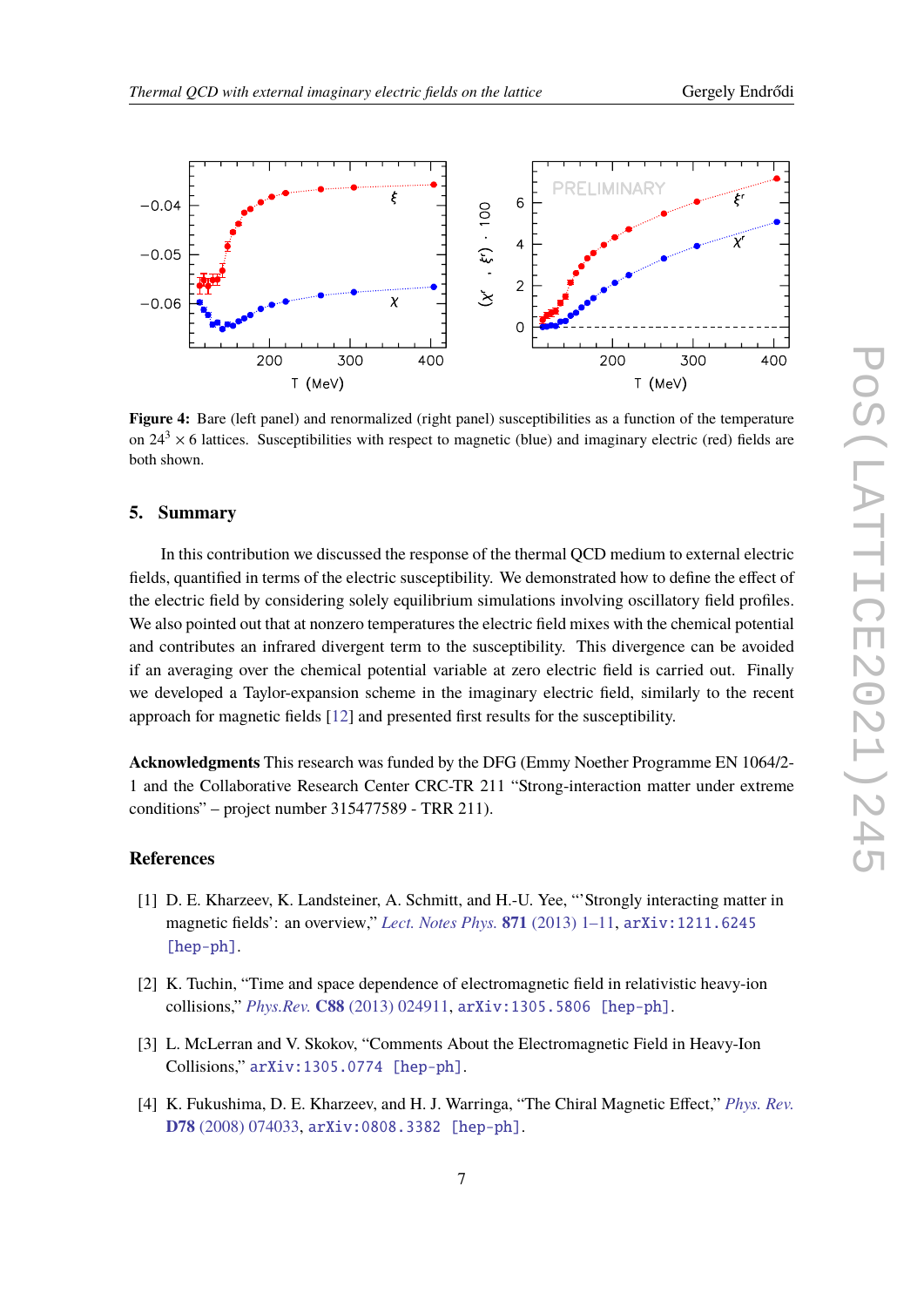- <span id="page-7-0"></span>[5] S. A. Voloshin, "Testing the Chiral Magnetic Effect with Central U+U collisions," *[Phys. Rev.](http://dx.doi.org/10.1103/PhysRevLett.105.172301) Lett.* **105** [\(2010\) 172301,](http://dx.doi.org/10.1103/PhysRevLett.105.172301) [arXiv:1006.1020 \[nucl-th\]](http://arxiv.org/abs/1006.1020).
- <span id="page-7-1"></span>[6] W.-T. Deng and X.-G. Huang, "Electric fields and chiral magnetic effect in Cu+Au collisions," *Phys. Lett.* **B742** [\(2015\) 296–302,](http://dx.doi.org/10.1016/j.physletb.2015.01.050) [arXiv:1411.2733 \[nucl-th\]](http://arxiv.org/abs/1411.2733).
- <span id="page-7-2"></span>[7] V. Voronyuk, V. D. Toneev, S. A. Voloshin, and W. Cassing, "Charge-dependent directed flow in asymmetric nuclear collisions," *Phys. Rev.* **C90** [no. 6, \(2014\) 064903,](http://dx.doi.org/10.1103/PhysRevC.90.064903) [arXiv:1410.1402 \[nucl-th\]](http://arxiv.org/abs/1410.1402).
- <span id="page-7-3"></span>[8] M. D'Elia, S. Mukherjee, and F. Sanfilippo, "QCD Phase Transition in a Strong Magnetic Background," *Phys. Rev.* **D82** [\(2010\) 051501,](http://dx.doi.org/10.1103/PhysRevD.82.051501) [arXiv:1005.5365 \[hep-lat\]](http://arxiv.org/abs/1005.5365).
- [9] G. Bali, F. Bruckmann, G. Endrődi, Z. Fodor, S. Katz, *et al.*, "The QCD phase diagram for external magnetic fields," *JHEP* **1202** [\(2012\) 044,](http://dx.doi.org/10.1007/JHEP02(2012)044) [arXiv:1111.4956 \[hep-lat\]](http://arxiv.org/abs/1111.4956).
- <span id="page-7-4"></span>[10] G. Endrődi, "Critical point in the QCD phase diagram for extremely strong background magnetic fields," *JHEP* **07** [\(2015\) 173,](http://dx.doi.org/10.1007/JHEP07(2015)173) [arXiv:1504.08280 \[hep-lat\]](http://arxiv.org/abs/1504.08280).
- <span id="page-7-5"></span>[11] G. Bali, F. Bruckmann, G. Endrődi, S. Katz, and A. Schäfer, "The QCD equation of state in background magnetic fields," *JHEP* **1408** [\(2014\) 177,](http://dx.doi.org/10.1007/JHEP08(2014)177) [arXiv:1406.0269 \[hep-lat\]](http://arxiv.org/abs/1406.0269).
- <span id="page-7-6"></span>[12] G. S. Bali, G. Endrődi, and S. Piemonte, "Magnetic susceptibility of QCD matter and its decomposition from the lattice," *JHEP* **07** [\(2020\) 183,](http://dx.doi.org/10.1007/JHEP07(2020)183) [arXiv:2004.08778 \[hep-lat\]](http://arxiv.org/abs/2004.08778).
- <span id="page-7-7"></span>[13] **LHPC** Collaboration, M. Engelhardt, "Neutron electric polarizability from unquenched lattice QCD using the background field approach," *Phys. Rev.* **D76** [\(2007\) 114502,](http://dx.doi.org/10.1103/PhysRevD.76.114502) [arXiv:0706.3919 \[hep-lat\]](http://arxiv.org/abs/0706.3919).
- <span id="page-7-8"></span>[14] M. Lujan, A. Alexandru, W. Freeman, and F. Lee, "Electric polarizability of neutral hadrons from dynamical lattice QCD ensembles," *Phys. Rev.* **D89** [no. 7, \(2014\) 074506,](http://dx.doi.org/10.1103/PhysRevD.89.074506) [arXiv:1402.3025 \[hep-lat\]](http://arxiv.org/abs/1402.3025).
- <span id="page-7-9"></span>[15] A. Yamamoto, "Lattice QCD with strong external electric fields," *[Phys. Rev. Lett.](http://dx.doi.org/10.1103/PhysRevLett.110.112001)* **110** no. 11, [\(2013\) 112001,](http://dx.doi.org/10.1103/PhysRevLett.110.112001) [arXiv:1210.8250 \[hep-lat\]](http://arxiv.org/abs/1210.8250).
- <span id="page-7-10"></span>[16] H. Gies, "QED effective action at finite temperature," *Phys. Rev. D* **60** [\(1999\) 105002,](http://dx.doi.org/10.1103/PhysRevD.60.105002) [arXiv:hep-ph/9812436](http://arxiv.org/abs/hep-ph/9812436).
- <span id="page-7-11"></span>[17] W. Detmold, B. C. Tiburzi, and A. Walker-Loud, "Extracting Electric Polarizabilities from Lattice QCD," *Phys. Rev.* **D79** [\(2009\) 094505,](http://dx.doi.org/10.1103/PhysRevD.79.094505) [arXiv:0904.1586 \[hep-lat\]](http://arxiv.org/abs/0904.1586).
- <span id="page-7-12"></span>[18] G. 't Hooft, "A Property of Electric and Magnetic Flux in Nonabelian Gauge Theories," *Nucl. Phys.* **B153** [\(1979\) 141–160.](http://dx.doi.org/10.1016/0550-3213(79)90595-9)
- <span id="page-7-13"></span>[19] G. Bali and G. Endrődi, "Hadronic vacuum polarization and muon g-2 from magnetic susceptibilities on the lattice," *Phys. Rev.* **D92** [no. 5, \(2015\) 054506,](http://dx.doi.org/10.1103/PhysRevD.92.054506) [arXiv:1506.08638](http://arxiv.org/abs/1506.08638) [\[hep-lat\]](http://arxiv.org/abs/1506.08638).